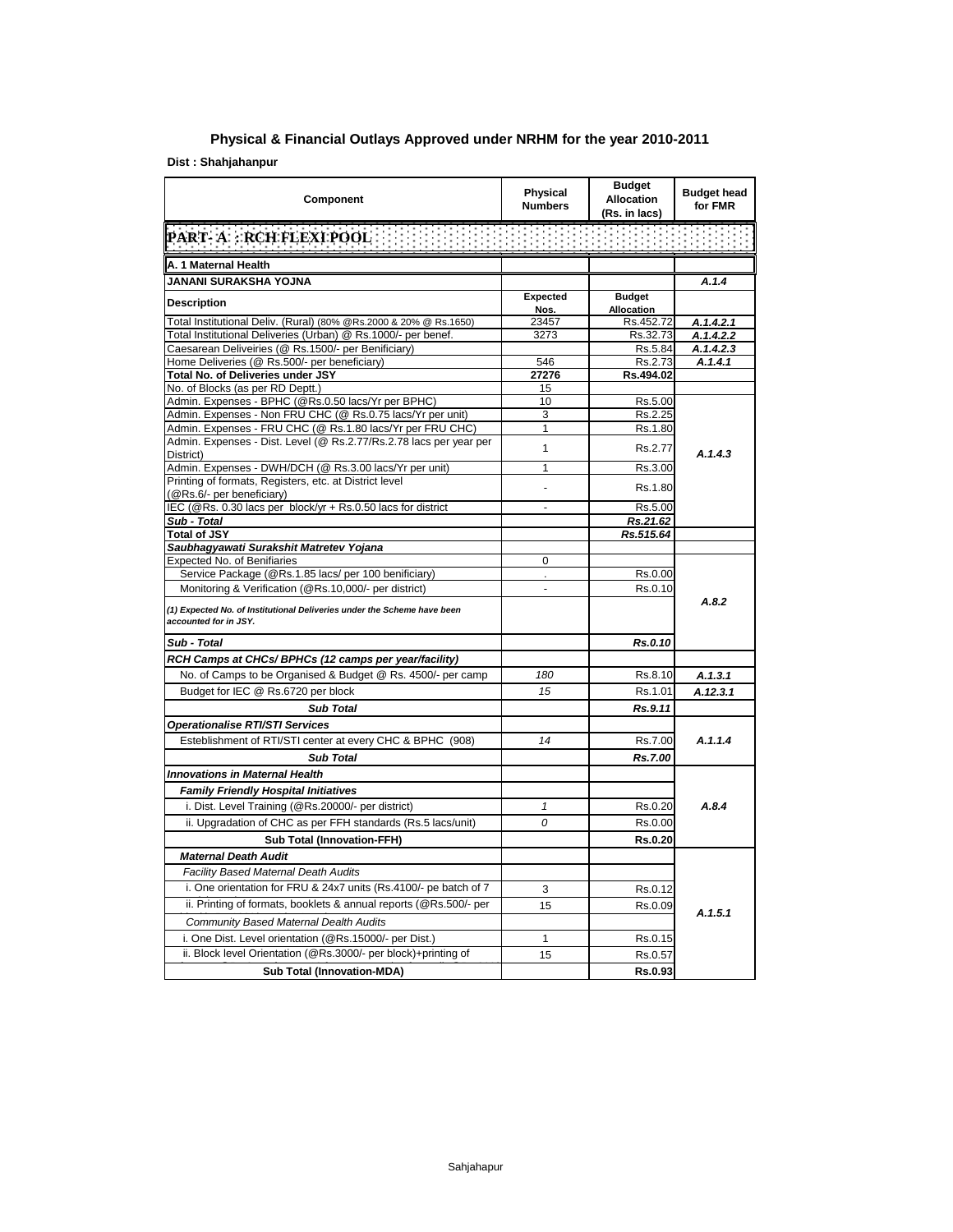| Component                                                                                                                  | <b>Physical</b><br><b>Numbers</b> | <b>Budget</b><br><b>Allocation</b><br>(Rs. in lacs) | <b>Budget head</b><br>for FMR |
|----------------------------------------------------------------------------------------------------------------------------|-----------------------------------|-----------------------------------------------------|-------------------------------|
| <b>Pregnant Women &amp; Child Tracking</b>                                                                                 |                                   |                                                     |                               |
| i. Orientation Workshop                                                                                                    |                                   |                                                     |                               |
| (a) At Dist. Level                                                                                                         | 1                                 | Rs.0.28                                             | A.10.3                        |
| (b) At Block Level @ Rs.6500/- block                                                                                       | 15                                | Rs.0.98                                             |                               |
| ii. Printing of formats (730 format/block @Rs.2 per format)                                                                | 10950                             | Rs.0.22                                             |                               |
| Sub Total (Innovation-Preg. Women & child tracking)                                                                        |                                   | <b>Rs.1.47</b>                                      |                               |
| Strengthening of Sub Centers Accridited under JSY                                                                          |                                   |                                                     |                               |
| Dissemination meeting in the District @ Rs 5000/-<br>Upgradation of Sub Centre in Dist (From State Level)                  | 1<br>61                           | Rs.0.05<br>Rs.0.00                                  | A.1.1.5                       |
| Sub Total (Innovation-S.C. Accridited under JSY))                                                                          |                                   | Rs.0.05                                             |                               |
| Sub Total (Innovation in Maternal Health)                                                                                  |                                   | Rs.2.65                                             |                               |
| Sub-Total (Maternal Health)                                                                                                |                                   | Rs.534.50                                           |                               |
| <b>A.2 CHILD HEALTH</b>                                                                                                    |                                   |                                                     |                               |
| Comprehensive Child Survival Programme (CCSP)                                                                              |                                   |                                                     |                               |
| CCSP Training - FBNC (in 1st & 2nd phase districts only)                                                                   |                                   |                                                     |                               |
| Training Site - District Women Hospital                                                                                    |                                   |                                                     |                               |
| Expected No. of Participants                                                                                               | 12                                |                                                     |                               |
| No. of Batches to be Organised and Budget @ Rs.12,000 per Batch                                                            | 2                                 | Rs.0.24                                             | A.11.5.2                      |
| No. of Batches to be Supervised and Budget @ Rs.3,200 per Batch                                                            | 1                                 | Rs.0.03                                             |                               |
| Sub - Total<br><b>Training at Medical College under CCSP Prog</b>                                                          |                                   | Rs.0.272                                            |                               |
| Support staff to Medical Collage                                                                                           |                                   | Rs.0.00                                             | A.11.5.2                      |
| Physicians training/F-IMNCI                                                                                                |                                   | Rs.0.00                                             |                               |
| <b>Sub Total</b>                                                                                                           |                                   | Rs.0.00                                             |                               |
| <b>CCSP Training - NSSK (in 3rd phase districts only)</b><br>Training Site - District Women Hospital                       |                                   |                                                     |                               |
| <b>Expected No. of Participants</b>                                                                                        |                                   |                                                     |                               |
| No. of Batches to be Organised and Budget @ Rs.38,500 per Batch                                                            | 0                                 | Rs.0.00                                             | A.11.5.5                      |
| No. of Batches to be Supervised and Budget @ Rs.3,500 per Batch                                                            | 0                                 | Rs.0.00                                             |                               |
| Sub - Total                                                                                                                |                                   | Rs.0.00                                             |                               |
| CCSP Training of ASHAs, ANMs, LHVs - (1st & 2nd Phase<br>Districts)<br>Expected No. of Participants (approx. 24 per batch) | 750                               |                                                     |                               |
|                                                                                                                            |                                   |                                                     | A.11.5.1                      |
| No. of Batches to be Organised and Budget @ Rs.1,65,000 per Batch                                                          | 30                                | Rs.49.50                                            |                               |
| No. of Batches of ToT and Budget @ Rs.2,39,000 per Batch<br>Sub - Total                                                    | 0                                 | Rs.0.00<br>Rs.49.50                                 |                               |
| CCSP Training of ASHAs, ANMs, LHVs - (3rd Phase Districts)                                                                 |                                   |                                                     |                               |
| Expected No. of Participants (approx. 24 per batch)                                                                        | 0                                 |                                                     |                               |
| No. of Batches to be Organised and Budget @ Rs.1,65,000 per Batch                                                          | 0                                 | Rs.0.00                                             | A.11.5.1                      |
| No. of Batches of ToT and Budget @ Rs.2,39,000 per Batch<br>Sub - Total                                                    | 0                                 | Rs.0.00<br>Rs.0.000                                 |                               |
| CCSP Training of Supervisors (in 1st & 2nd phase districts<br>only)                                                        |                                   |                                                     |                               |
| No. of Batches (16 participants) to be Organised and Budget @<br>Rs.24,500 per Batch                                       | 23                                | Rs.5.635                                            | A.11.5.1                      |
| No. of Batches to be Supervised and Budget for Observer Visit @<br>Rs.3,200 per Batch                                      | 4                                 | Rs.0.13                                             |                               |
| Sub - Total                                                                                                                |                                   | Rs.5.763                                            |                               |
| <b>Site Stregthening</b>                                                                                                   |                                   |                                                     |                               |
| Strengthening of FBNC/NSSK Site (@ Rs.30,000/- per site)<br>Strengthening of CCSP Training Site (@ Rs.2,33,500/- per site) | $\mathbf{1}$<br>0                 | Rs.0.30<br>Rs.0.00                                  | A.11.5.1                      |
| Sub Total                                                                                                                  |                                   | Rs.0.30                                             |                               |
| Establishment, Operationalisation & Construction of SNCU                                                                   |                                   |                                                     |                               |
| Establishment and Operating Exp. Of old SNCU in 7 Dist. @Rs.25<br>lacs                                                     | 1                                 | Rs.25.0                                             | A.2.2                         |
| Construction of of new SNCU in 5 Dist. (@Rs.30 lacs)                                                                       | 0                                 | Rs.0.0                                              | A.9.2.2                       |
| Sub - Total<br>Infant death audit (Aligarh & Banda only)                                                                   |                                   | Rs.25.0                                             |                               |
| No. of blocks in the district                                                                                              | 0                                 | Rs.0.0                                              | A.2.8                         |
| Sub - Total                                                                                                                |                                   | Rs.0.00                                             |                               |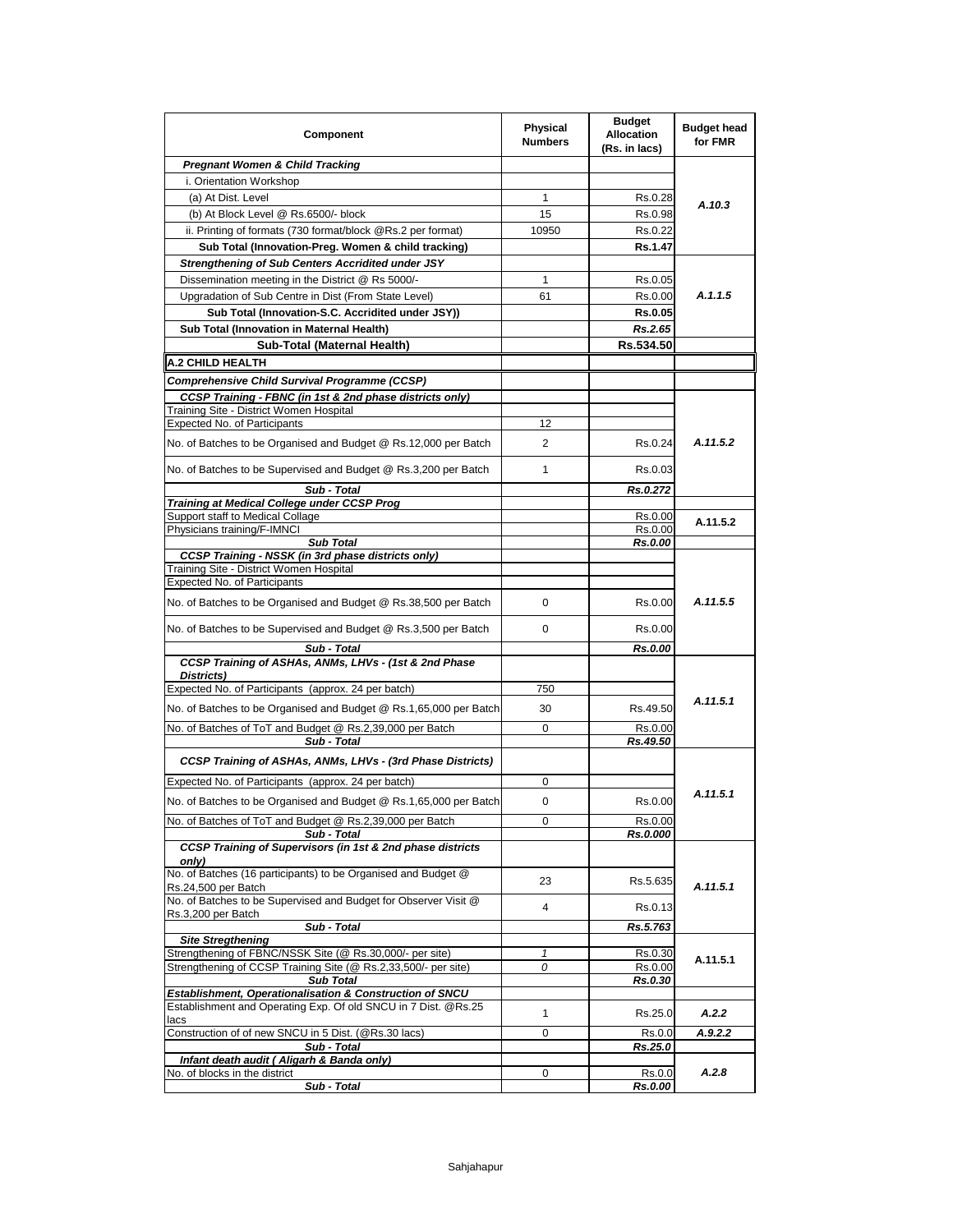| Component                                                                                                | Physical<br><b>Numbers</b> | <b>Budget</b><br><b>Allocation</b><br>(Rs. in lacs) | <b>Budget head</b><br>for FMR |
|----------------------------------------------------------------------------------------------------------|----------------------------|-----------------------------------------------------|-------------------------------|
| Infant & Young Child feeding (IYCF)                                                                      |                            |                                                     |                               |
| Mass Awareness Campaign during World Breastfeeding Week                                                  | 1                          | Rs.0.50                                             | A.2.5                         |
| Sub - Total                                                                                              |                            | <b>Rs.0.50</b>                                      |                               |
| Supportive Supervision through Reputed Institutions (for 1st<br>& 2nd pase districts only)               |                            |                                                     |                               |
| One Supervisor per block @ Rs.5,000/- p.m. for 12 months                                                 | $\mathbf 0$                | Rs.0.0                                              |                               |
| Mobility for supervisors @ Rs.3,000/- p.m. for 12 months                                                 | 0                          | Rs.0.0                                              |                               |
| Institutional support @ Rs.5,000/- p.m. for 12 months                                                    | 0                          | Rs.0.0                                              |                               |
| Sub - Total                                                                                              |                            | Rs.0.00                                             |                               |
| Sub-Total (CCSP)                                                                                         |                            | Rs.81.34                                            |                               |
| Implementation of Bal Swasthya Poshan Mah (BSPM)                                                         |                            |                                                     |                               |
| Joint Meetings of Health & ICDS - 2 Planning Meetings at District                                        |                            |                                                     |                               |
| Level in a year @ Rs. 5000/- per meeting for 2 Rounds                                                    | 1 Dist.                    | Rs.0.10                                             |                               |
| Joint planning meeting of health and ICDS at Block level Rs. 2000<br>per meeting for 2 rounds            | 15 Blocks                  | Rs.0.60                                             |                               |
| Joint Orientation of ASHAs & ANMs (@Rs. 25/- per participant) for 2                                      | 2792 ANM and               |                                                     | A.2.7                         |
| Rounds                                                                                                   | AWW                        | Rs.1.40                                             |                               |
| Printing of Guidelines, Reporting & Monitoring Formats (@ Rs.2,000/- per<br>block/round) for 2 rounds    | 15 Blocks                  | Rs.0.60                                             |                               |
| Dissemination meeting at District level Rs. 5000 per meeting per                                         | 1 Dist.                    | Rs.0.10                                             |                               |
| District for 2 Rounds                                                                                    |                            |                                                     |                               |
| Sub - Total<br><b>School Health Programme</b>                                                            |                            | <b>Rs.2.80</b>                                      |                               |
| Total No. of Blocks in the district                                                                      | 15                         |                                                     |                               |
| No. of Schools to be covered (60 Schools per block)                                                      | 900                        |                                                     |                               |
| District Sensitization workshop                                                                          | 1                          | Rs. 0.15                                            |                               |
| Contingencies for printing of Health Card, etc. (@Rs.500/- per school)                                   | 900                        | Rs. 4.50                                            |                               |
| Budget for Mobility (@Rs.300 per visit x 1 visit)                                                        | 900                        | Rs. 2.70                                            |                               |
| Sub Total (Prog. Implementation)                                                                         |                            | Rs. 7.35                                            |                               |
| Traning program for 40 schools per block (where<br>program is already running)                           | 600                        |                                                     |                               |
| Training of District Trainers- Honorarium to district traininer @ Rs.<br>350 *2days                      | 3                          | Rs. 0.02                                            |                               |
| Honorarium to traininees from block@ Rs. 400 *2days per block                                            | 45                         | Rs. 0.36                                            | A.2.4                         |
| Training of Block Trainers - Honorarium to block resource persons @                                      | 45                         | Rs. 0.54                                            |                               |
| Rs. 300 *2days*2 batches per block                                                                       |                            |                                                     |                               |
| Honararium to Teachers @ Rs. 250*2 teachers per school *2 days                                           | 1200                       | Rs. 6.00                                            |                               |
| Sub Total (Training)                                                                                     |                            | Rs. 6.92                                            |                               |
| For training program unspent balance is available at the district                                        |                            | Rs. 4.41                                            |                               |
| <b>Actual Allocation for training</b><br>Weighing scale, Ht./Wt Charts, Measuring tape etc. @ Rs1000 per |                            | Rs. 2.51                                            |                               |
| school x 20 new schools/block                                                                            | 300                        | Rs. 0.00                                            |                               |
| Procurement of IFA tablets (30 mg tablets) for all schools                                               | 13500000                   | Rs. 0.00                                            |                               |
| Procurement of deworming tablets for all schools                                                         | 270000                     | Rs. 0.00                                            |                               |
| <b>Sub Total (Procurement)</b>                                                                           |                            | Rs. 0.00                                            |                               |
| <b>Total (School Health)</b>                                                                             |                            | Rs. 9.86                                            |                               |
| <b>Total Child Health</b>                                                                                |                            | Rs.94.00                                            |                               |
| A3. Family Planning                                                                                      |                            |                                                     |                               |
| Terminal/Limiting Methods                                                                                |                            |                                                     | A.3.1                         |
| Dissemination of manuals on sterilization standards & quality<br>assurance of sterilization services     | 1                          | Rs. 0.40                                            | A.3.1.1                       |
| NSV Camps in Districts (6 camps/dist. @ Rs.35,000/- per camp)                                            | 6                          | Rs. 2.10                                            | A.3.1.3                       |
| Compensation for Female Sterilization                                                                    | 4717                       | Rs. 47.17                                           | A.3.1.4                       |
| Compensation for Male Sterilization<br>Accrediation of private providers of sterilization services       | 62                         | Rs. 0.93                                            | A.3.1.5                       |
| <b>Female Sterilization</b>                                                                              |                            | Rs. 0.25                                            | A.3.1.6                       |
| Male Sterilization (NSV)                                                                                 |                            | Rs. 0.05                                            |                               |
| <b>Spacing Methods</b>                                                                                   |                            |                                                     | A.3.2                         |
| IUD services at health facilities/compensation                                                           | 31987                      | Rs. 6.40                                            | A.3.2.2                       |
| Accrediation of private providers of IUD services                                                        |                            | Rs. 0.03                                            | A.3.2.3                       |
| Family Welfare Counsellor@9000 per month                                                                 | 1                          | Rs. 1.08                                            | A.9.1.5                       |
| <b>Sub Total</b>                                                                                         |                            | Rs. 58.41                                           |                               |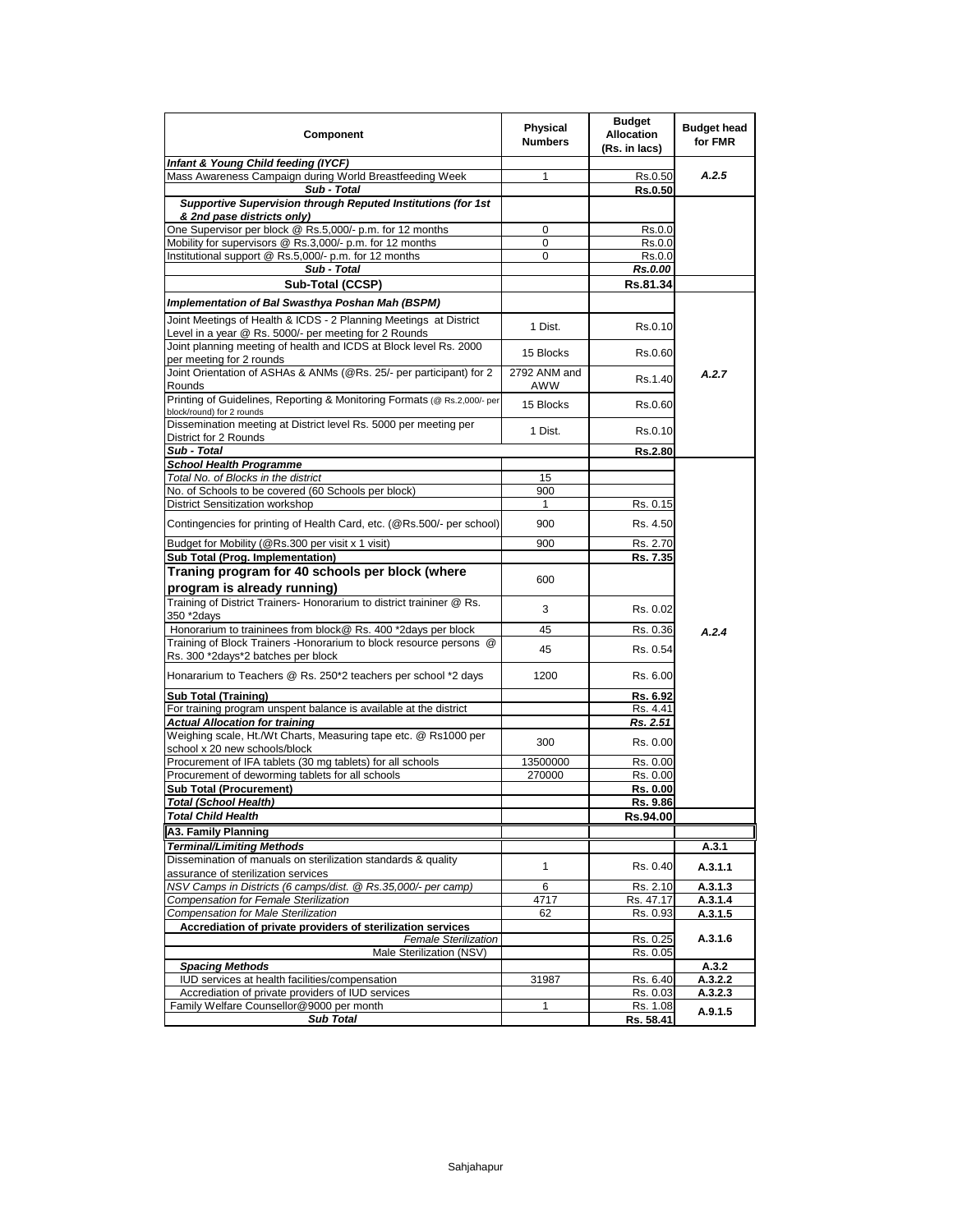| <b>Component</b>                                                                                                            | Physical<br><b>Numbers</b> | <b>Budget</b><br><b>Allocation</b><br>(Rs. in lacs) | <b>Budget head</b><br>for FMR |
|-----------------------------------------------------------------------------------------------------------------------------|----------------------------|-----------------------------------------------------|-------------------------------|
| <b>PCPNDT and Sex-Ratio</b>                                                                                                 |                            |                                                     |                               |
| Visit of District Inspection & Monitoring Committee                                                                         | 10                         | Rs. 0.10                                            | A.8.1                         |
| Sensitization Workshop at District level                                                                                    | 1                          | Rs. 0.40                                            |                               |
| Organising Competions at Inter/Degree Colleges                                                                              | 3                          | Rs. 0.10                                            |                               |
| Orientation of members of Dist advisory committee at Division                                                               |                            | Rs. 0.00                                            |                               |
| <b>IEC Activities &amp; Conigency</b>                                                                                       |                            |                                                     |                               |
| <b>IEC Activities</b>                                                                                                       |                            | Rs. 0.40                                            |                               |
| Contigency                                                                                                                  |                            | Rs. 0.04                                            | A.12.4                        |
| TA/DA to Dist. level Staff for attending workshop, training, meetings                                                       |                            | Rs. 0.20                                            |                               |
| <b>Sub Total</b>                                                                                                            |                            | Rs. 1.24                                            |                               |
| <b>Sub-Total (Family Planning)</b>                                                                                          |                            | Rs.59.65                                            |                               |
| A.4 ARSH                                                                                                                    |                            |                                                     |                               |
| Saloni Scheme                                                                                                               |                            |                                                     |                               |
| No. of Blocks in District                                                                                                   | 15                         |                                                     | A.4.1                         |
| No. of Schools to be covered (10 Schools per block)                                                                         | 150                        |                                                     |                               |
| No. of Benificiaries (150 per school)                                                                                       | 22500                      |                                                     |                               |
| Sensitization Workshop at District level                                                                                    | 1                          | Rs. 0.15                                            |                               |
| Budget for Visit of Medical Team (@Rs.300/- per visit x 2 visits per<br>school)                                             | 300                        | Rs. 0.90                                            | A.4.2                         |
| Budget for Preparing Saloni Sabha (Rs.300/- p.m. per school x 10                                                            | 1500                       | Rs. 4.50                                            |                               |
| months)<br>Procurement of IFA tablets (100 mg tablets) for all schools                                                      | 1080000                    | Rs.0.00                                             |                               |
| Procurement of deworming tablets for all schools 2 tab/Benf.                                                                | 45000                      | Rs.0.00                                             | A.13.2.5                      |
| Sub-Total (Adolescent Health)                                                                                               |                            | Rs.5.55                                             |                               |
|                                                                                                                             |                            |                                                     |                               |
| A.5 Urban RCH                                                                                                               |                            |                                                     |                               |
| <b>Urban RCH plan /activities</b>                                                                                           |                            |                                                     |                               |
| <b>Building</b>                                                                                                             | 1                          | 0.84                                                |                               |
| Manpower(1Doctor @ 24000/month,1Staff Nurse@ 15000/month,2<br>ANMs@9000/month,2 Security guards @ 4000/month,1 Ayah         | $\mathbf{1}$               | 8.52                                                |                               |
| 4000/month,& 1 Sweeper 2000/month<br>Other Expenses                                                                         | $\mathbf{1}$               |                                                     |                               |
| IEC                                                                                                                         |                            | 0.41                                                | A.5.1                         |
|                                                                                                                             | $\mathbf{1}$               | 0.1                                                 |                               |
| <b>Subtotal</b>                                                                                                             |                            | 9.87                                                |                               |
| The cost of Drugs(Rs 10,000/month/Health post ) and consumables(Rs 3,000/month/Health Post) for Urban                       |                            |                                                     |                               |
| RCH amounting to Rs 1.56 Lacs would be met from the Mission Flexipool                                                       |                            |                                                     |                               |
| <b>A9. INFRASTRUCTURE &amp; HR</b>                                                                                          |                            |                                                     |                               |
| <b>Contractual Staff &amp; Services</b>                                                                                     |                            |                                                     |                               |
| <b>Position</b>                                                                                                             | No.                        | <b>Budget</b>                                       |                               |
| Contractual ANM (@Rs.9000/- pm)                                                                                             | 25                         | Rs. 27.00                                           | A.9.1.1                       |
| Staff Nurse in the district (@Rs.15000/- pm)                                                                                | 25                         | Rs. 45.00                                           | A.9.1.3                       |
| MBBS (Male/Female) @ Rs.30000/- pm                                                                                          | 4                          | Rs. 14.40                                           |                               |
| Specialist at On Call basis for CHC (@ Rs.1000/- per visit) No. of<br>calls for 6 moths                                     | 100                        | Rs. 1.00                                            |                               |
| Specialist at On Call basis for Dist. Hospital (Male)/DCH(@ Rs.1000/-<br>per visit)                                         | 200                        | Rs. 2.00                                            |                               |
| Specialist at Dist. Hospital (Male)/DCH(@ Rs.40000/- pm for                                                                 |                            |                                                     | A.9.1.4                       |
| MS/MD/MDS & @Rs.35000/- for Diploma holders)                                                                                | $\overline{c}$             | Rs. 8.40                                            |                               |
| Specialist at DWH/DCH (@ Rs.40000/- pm for MS/MD/MDS &<br>@Rs.35000/- for Diploma holders)/MBBS(LMO if already on contract) |                            | Rs. 8.40                                            |                               |
|                                                                                                                             | $\overline{\mathbf{c}}$    |                                                     |                               |
| Paramedical staff/LT for CHC (@ Rs.9000/- pm)                                                                               | 4                          | Rs. 4.32                                            |                               |
| Paramedical staff for DH/DWH/DCH (@ Rs.9000/- pm)                                                                           | $\overline{2}$             | Rs. 2.16                                            | A.9.1.5                       |
| Data Assistant (@ Rs.8000/- pm)                                                                                             | 2                          | Rs. 1.92                                            |                               |
| Sub-Total (Human Resources)                                                                                                 |                            | Rs.114.60                                           |                               |
| A.10. INSTITUTIONAL STRENGTHENING                                                                                           |                            |                                                     |                               |
| Logistics Management/Improvement                                                                                            |                            |                                                     |                               |
| <b>Stregthening of Logistic Management</b>                                                                                  |                            |                                                     |                               |
| Divisional logistic management                                                                                              | 0                          | Rs. 0.00                                            |                               |
| <b>Transportation of Logistic</b>                                                                                           |                            |                                                     | A.10.2                        |
| Divisional level @ Rs 50000/-                                                                                               | 0                          | Rs. 0.00                                            |                               |
| District level @ Rs 30000/-                                                                                                 | 1                          | Rs. 0.30                                            |                               |
| Block level @ Rs 12000/-                                                                                                    | 15                         | Rs. 1.80                                            |                               |
| <b>Sub-Total (Logistics Strengthening)</b>                                                                                  |                            | Rs.2.10                                             |                               |
| <b>Rent for Sub-Centres</b>                                                                                                 |                            |                                                     |                               |
| No. of SCs in Rented Bldgs & Budget @ Rs. 250/- p.m.                                                                        | 108                        | Rs.3.24                                             | A.10.4                        |
| <b>Sub-Total (Sub Center Rent)</b>                                                                                          |                            | <b>Rs.3.24</b>                                      |                               |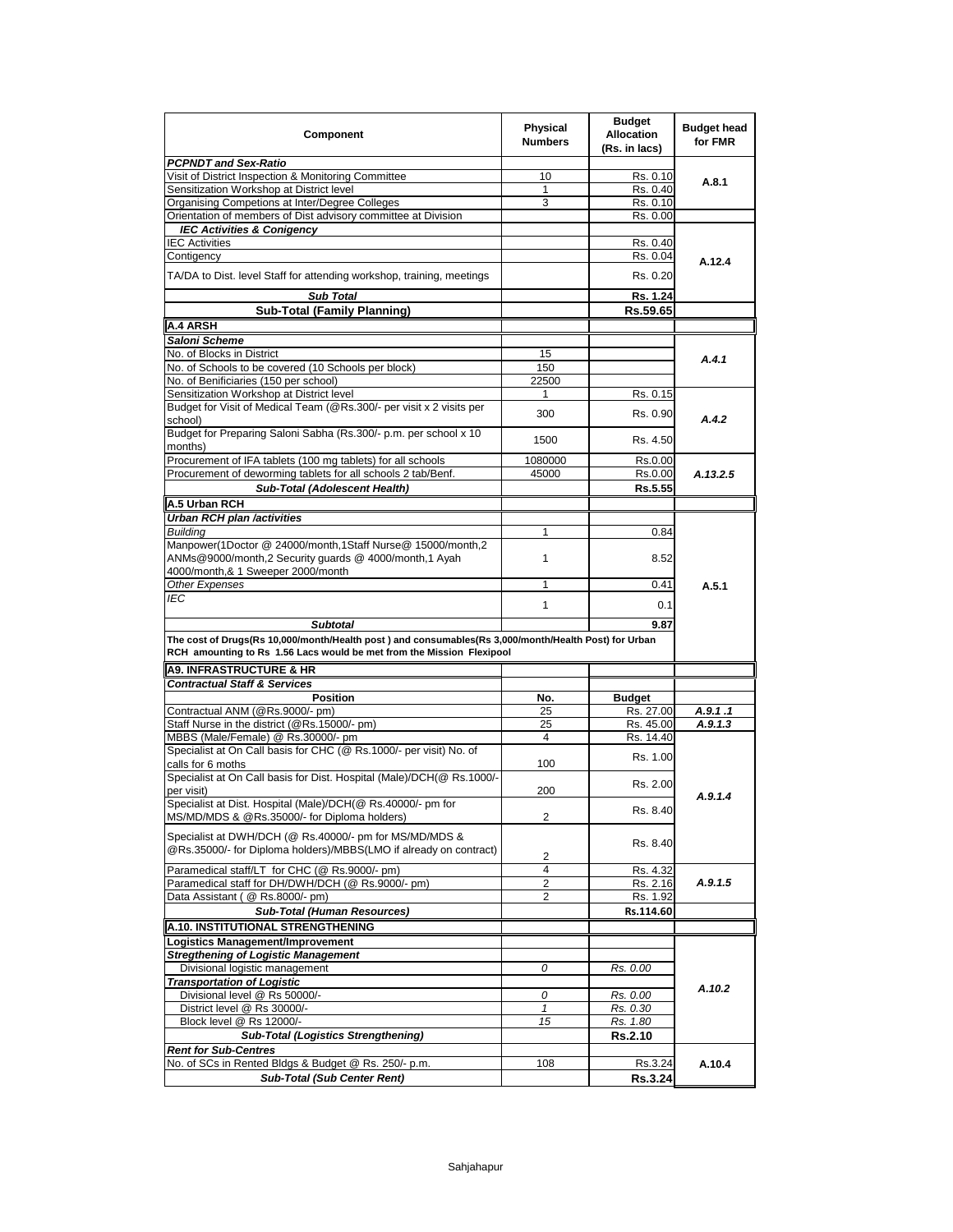| Component                                             | <b>Physical</b><br><b>Numbers</b> | <b>Budget</b><br><b>Allocation</b><br>(Rs. in lacs) | <b>Budget head</b><br>for FMR |
|-------------------------------------------------------|-----------------------------------|-----------------------------------------------------|-------------------------------|
| <b>A.11 TRAINING</b>                                  |                                   |                                                     |                               |
| <b>Training- Skill Birth Attendant</b>                |                                   |                                                     |                               |
| <b>Training at DWH/Combined Hosp</b>                  |                                   |                                                     |                               |
| Target at DWH                                         | 40                                |                                                     |                               |
| No. of Particpants per batch                          | 4                                 |                                                     |                               |
| No. of Batches                                        | 10                                | Rs.11.04                                            |                               |
| New Site Stregthening at DWH                          |                                   | Rs.0.00                                             |                               |
| Existing site stregthening                            |                                   | Rs.0.40                                             |                               |
| Sub-Total (DWH-SBA)                                   |                                   | Rs.11.44                                            |                               |
| Training at FRU/24X7                                  |                                   |                                                     | A.11.3.1                      |
| Name of the selected Training Site FRU/24X7           | $\Omega$                          |                                                     |                               |
| Target at FRU/24X7                                    | $\Omega$                          |                                                     |                               |
| No. of Particpants per batch                          | $\Omega$                          |                                                     |                               |
| No. of Batches                                        | 0                                 | Rs.0.00                                             |                               |
| New Site Stregthening at FRU                          |                                   | Rs.0.00                                             |                               |
| Existing site stregthening                            |                                   | Rs.0.00                                             |                               |
| Sub-Total (FRU-SBA)                                   |                                   | <b>Rs.0.00</b>                                      |                               |
| Sub-Total(SBA Training)                               |                                   | Rs.11.44                                            |                               |
| A.14 PROGRAM MANAGEMENT                               |                                   |                                                     |                               |
| Personal & Other Expense of Dist. PMU (Rs.94500/- pm) |                                   | Rs.11.34                                            | A.14.2                        |
| Operational Cost (Rs. 60000/- pm)                     |                                   | Rs.7.20                                             | A.14.4                        |
| Sub-Total (Program Management)                        |                                   | Rs.18.54                                            |                               |
| <b>Total for RCH Flexipool (Part A)</b>               |                                   | Rs.853.49                                           |                               |

| Part B - Mission Flexipool: William Wallet                          |                            |                                                     |                               |
|---------------------------------------------------------------------|----------------------------|-----------------------------------------------------|-------------------------------|
| Component                                                           | Physical<br><b>Numbers</b> | <b>Budget</b><br><b>Allocation</b><br>(Rs. in lacs) | <b>Budget head</b><br>for FMR |
| <b>ASHA Scheme:-</b>                                                |                            |                                                     | <b>B.1</b>                    |
| Periodic Training for ASHAs                                         |                            |                                                     | B.1.1                         |
| <b>ASHA Support System</b>                                          |                            |                                                     |                               |
| Replenishment of ASHA Kits & Budget (@ Rs. 500/- per kit*2 for 95%) | 1913                       | Rs.0.00                                             | B.1.2                         |
| ASHA)                                                               |                            |                                                     |                               |
| Incentive to ASHAs (Average Rs.500/- p.m. for 85% ASHAs)            | 1712                       | Rs.102.72                                           | B.1.3                         |
| Award to ASHA (Rs.5000/- for 1 ASHA in each block)                  | 15                         | Rs 0.75                                             |                               |
| Annual ASHA Sammelan (Rs.250/- per ASHA for 60% ASHAs)              | 1208                       | Rs.3.02                                             | B.1.1                         |
| Mobility to ASHAs (Rs.30/- per ASHA for 95% ASHAs)                  | 1913                       | Rs.6.89                                             |                               |
| Block level ASHA Payment Register (Rs.100/-per Register)            | 15                         | Rs.0.02                                             | B.18.3.2                      |
| Printing of Voucher Booklet for ASHA (Rs.25/-per Booklet)           | 2014                       | Rs.0.50                                             |                               |
| Budget ASHA Mentoring Group (Rs.10,000/- per District)              | Quarterly                  | Rs.0.10                                             | B.1.1                         |
|                                                                     | Meeting                    |                                                     |                               |
| Sub-Total (ASHA Scheme):-                                           |                            | Rs.114.00                                           |                               |
| <b>Untied Grant to Facilities</b>                                   |                            |                                                     | B.2                           |
| No. of CHCs & Budget @ Rs.0.50 lacs per facility                    | $\overline{4}$             | Rs.2.00                                             | B.2.1                         |
| No. of BPHCs & Budget @ Rs.0.50 lacs per facility                   | 10                         | Rs.5.00                                             | B.2.2                         |
| No. of APHCs & Budget @ Rs.0.25 lacs per facility                   | 37                         | Rs.9.25                                             | B.2.2                         |
| No. of Sub Centres & Budget @ Rs.0.10 lacs per facility             | 299                        | Rs.29.90                                            | B.2.3                         |
| No.of VHSCs                                                         | 922                        | Rs.0.00                                             | B.2.4                         |
| No.of Revenue Villages & Budget @Rs.0.10 lacs per R.Village         | 2043                       | Rs.204.30                                           |                               |
| <b>Sub-Total (Untied Grants)</b>                                    |                            | Rs.250.45                                           |                               |
| <b>Annual Maintenance Grant to Facilities</b>                       |                            |                                                     | B.4                           |
| No. of CHCs & Budget @ Rs.1.0 lacs per facility                     | 4                          | Rs.4.00                                             | B.4.1                         |
| No. of BPHCs & Budget @ Rs.1.0 lacs per facility                    | 10                         | Rs.10.00                                            | B.4.2                         |
| No. of APHCs & Budget @ Rs.0.50 lacs per facility                   | 32                         | Rs.16.00                                            |                               |
| No. of Sub Centres & Budget @ Rs.0.10 lacs per facility             | 191                        | Rs.19.10                                            | B.4.3                         |
| Sub-Total (Annual Maintenance Grants)                               |                            | Rs.49.10                                            |                               |
| <b>Funds to Rogi Kalyan Samitis</b>                                 |                            |                                                     | B.6                           |
| No. of District Hospitals & Funds @ Rs.5.0 lacs per facility        | $\overline{2}$             | Rs.10.00                                            | B.6.1                         |
| No. of CHCs & Funds @ Rs.1.0 lacs per facility                      | $\overline{4}$             | Rs.4.00                                             | B.6.2                         |
| No. of BPHCs & Funds @ Rs.1.0 lacs per facility                     | 10                         | Rs.10.00                                            | B.6.3                         |
| No. of APHCs & Funds @ Rs.1.00 lacs per facility                    | $\overline{37}$            | Rs.37.00                                            | B.6.4                         |
| <b>Sub-Total (Funds for RKS)</b>                                    |                            | Rs.61.00                                            |                               |
| <b>Operationalisation of District Drug Warehouses</b>               |                            |                                                     |                               |
| Contractual Staff (@Rs.2.94 lacs/yr)                                | 1                          | Rs.2.94                                             | <b>B.21</b>                   |
| Contingency Expenses (@Rs.2.0 lacs/yr)                              | 1                          | Rs.2.00                                             |                               |
| Sub-Total (Ope. of District Drug Warehouses)                        |                            | Rs.4.94                                             |                               |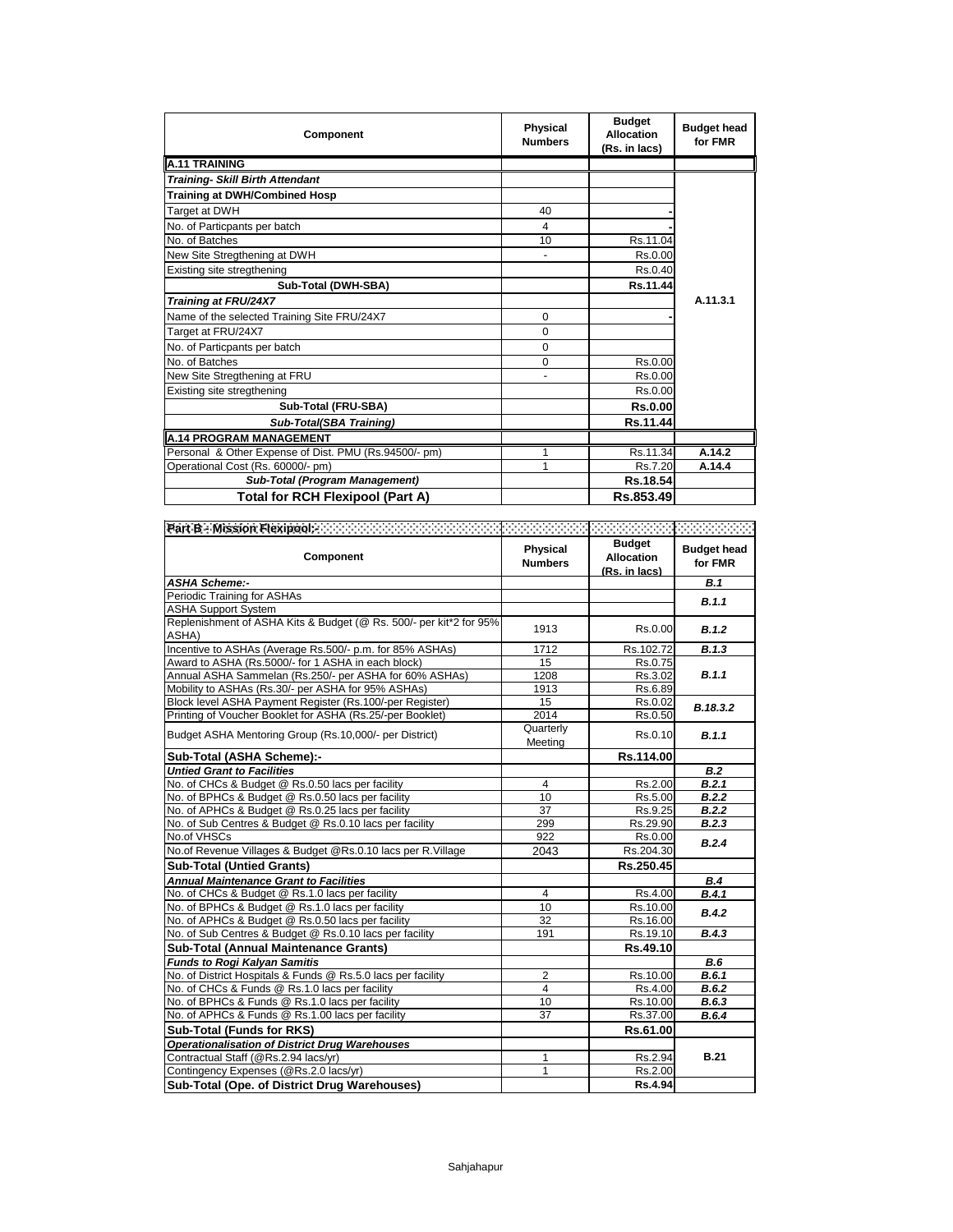| Component                                                                             | Physical<br><b>Numbers</b> | <b>Budget</b><br><b>Allocation</b><br>(Rs. in lacs) | <b>Budget head</b><br>for FMR |
|---------------------------------------------------------------------------------------|----------------------------|-----------------------------------------------------|-------------------------------|
| Mobility Support to DWH & District Combined Hospital                                  |                            |                                                     | B.27.8                        |
| Mobility Support to DWH/DCH @Rs.18000/- Per month.                                    | 1                          | Rs.2.16                                             |                               |
| Sub-Total (Funds for Mobility Support to DWH & DCH)                                   |                            | Rs.2.16                                             |                               |
| Mobility Support for Monitoring & Supervision.                                        |                            |                                                     |                               |
| Mobility Support to District Community Mobilizer (@Rs.800/-per day X)                 |                            |                                                     |                               |
| 8 days/month)                                                                         | $\mathbf{1}$               | Rs.0.77                                             |                               |
| Mobility Support to District Account Manager (@Rs.800/-per day X 6<br>days/month)     | $\mathbf{1}$               | Rs.0.58                                             | B.18.3.2                      |
| Mobility Support to District Programme Manager (@Rs.800/-per day<br>X 8 days/month)   |                            | Rs.0.00                                             |                               |
| Sub-Total(Mobility Support for Monit. & Supervision)                                  |                            | Rs.1.34                                             |                               |
| <b>Supervision of ANM/ASHAs</b>                                                       |                            |                                                     |                               |
| Vehicle for Mobility @Rs.18000/-month/block                                           | 15                         | Rs.32.40                                            | B.18.3.2                      |
| Sub-Total (Supervision of ANM/ASHAs)                                                  |                            | Rs.32.40                                            |                               |
| <b>Vehicle Support for Specialist</b>                                                 |                            |                                                     |                               |
| One Vehicle for 5 block level facility (@Rs.18000/-month)                             | 3                          | Rs.6.48                                             | <b>B.27.8</b>                 |
| Sub-Total (Vehicle Support for Specialist)                                            |                            | Rs.6.48                                             |                               |
| Diesel for Generator for District Hospitals                                           |                            |                                                     |                               |
| Diesel Support for generator (@Rs.1 lac per month)                                    | 2                          | Rs.24.00                                            | <b>B.28</b>                   |
| Sub-Total (Diesel Support for District Hospital)                                      |                            | Rs.24.00                                            |                               |
| Diesel Support for Generator in Fully Functional CHC.                                 |                            |                                                     |                               |
| Diesel Support for Fully functional CHC (@Rs.35000/-per month)                        | 4                          |                                                     |                               |
| Diesel Support for CHC functional in BPHC building (@Rs.13500/-per                    |                            | Rs.16.80                                            | <b>B.28</b>                   |
| month)                                                                                | 10                         | Rs.16.20                                            |                               |
| Sub-Total (Diesel Support for fully functional CHCs)                                  |                            | Rs.33.00                                            |                               |
| Saas Bahu Sammelans (1 each at District)                                              |                            |                                                     |                               |
| No. of Sammellans & Budget (@Rs. 1.50 lac. Per District)                              | 1                          | Rs.1.50                                             | <b>B.7.1</b>                  |
| Sub-Total (Saas Bahu Sammelan)                                                        |                            | Rs.1.50                                             |                               |
| Tehsil level Pradhan Sammelan                                                         |                            |                                                     | B.8.2                         |
| No. of Sammelans & Budget (@Rs.40,000 per Sammelan)                                   | 4                          | Rs.1.60                                             |                               |
| Sub-Total (Tehsil level Pradhan Sammelan)                                             |                            | Rs.1.60                                             |                               |
| <b>Organization of Swasthya Mela</b>                                                  |                            |                                                     |                               |
| Organization of S.Mela @Rs.20000/- Mela/Month at each block.                          | 15                         | Rs.36.00                                            | <b>B.10.1</b>                 |
| Sub-Total (Swasthya Mela)                                                             |                            | Rs.36.00                                            |                               |
| <b>Concurrent Audit</b>                                                               |                            |                                                     | <b>B.27.5</b>                 |
| Budget @ Rs. 4000/- per month for 12 months                                           | 1                          | Rs.0.48                                             |                               |
| <b>Sub-Total (Concurrent Audit)</b>                                                   |                            | <b>Rs.0.48</b>                                      |                               |
| Health Management Information System (HMIS):-                                         |                            |                                                     |                               |
| Hiring of Vehicle for District HMIS Nodal Officer (@Rs.800/- Visit)                   | 5                          | Rs.0.48                                             |                               |
| Mobility Support for Block HMIS Nodal Officer (@Rs.600/-month)                        | 15                         | Rs.1.08                                             | B.21                          |
| Internet Connectivity @Rs.400/- per month/computer                                    | 17                         | Rs.0.82                                             |                               |
| Consumables & Stationary for Computer, printer (Rs.400/-per                           | 17                         |                                                     |                               |
| month/facility)                                                                       |                            | Rs.0.82                                             |                               |
| Sub-Total (HMIS)                                                                      |                            | Rs.3.19                                             |                               |
| <b>Programme Management:-</b>                                                         |                            |                                                     |                               |
| <b>Expenses at Additional Director level:-</b>                                        |                            |                                                     |                               |
| Mobility @Rs.2500/-per District per Month.                                            | 0                          | Rs.0.00                                             |                               |
| Contingency Expenses @Rs.5000/- month.                                                | 0                          | Rs.0.00                                             | B.27.6                        |
| Sub-Total (Exp.at Addl.Director level)-                                               |                            | <b>Rs.0.00</b>                                      |                               |
| <b>Operational Cost for Block Project Management Unit</b>                             |                            |                                                     |                               |
| Honoraria to Block Data Assistant @Rs.8000/-Per Month                                 | 15                         | Rs.14.40                                            |                               |
| Communication support to Block Program Manager @Rs.500/-P.M.                          | 15                         | Rs.0.90                                             | B.27.1                        |
| Sub-Total (Operational Cost for BPMU)                                                 |                            | Rs.15.30                                            |                               |
| <b>Provision of Contractual Staff (AYUSH)</b>                                         |                            |                                                     |                               |
| <b>Position</b>                                                                       | No.                        | <b>Budget</b>                                       |                               |
| ISM Lady Doctors (@ Rs.24,000/- per month)                                            | 14                         | Rs.78.00                                            | B.14.4                        |
| AYUSH Doctors (@ Rs.24,000/- per month)<br>AYUSH Pharmacists (@ Rs.9,000/- per month) | 21                         |                                                     | B.14.1                        |
|                                                                                       | 17                         | Rs.16.11                                            |                               |
| Sub-Total (Contractual Staff - AYUSH)                                                 |                            | Rs.94.11                                            |                               |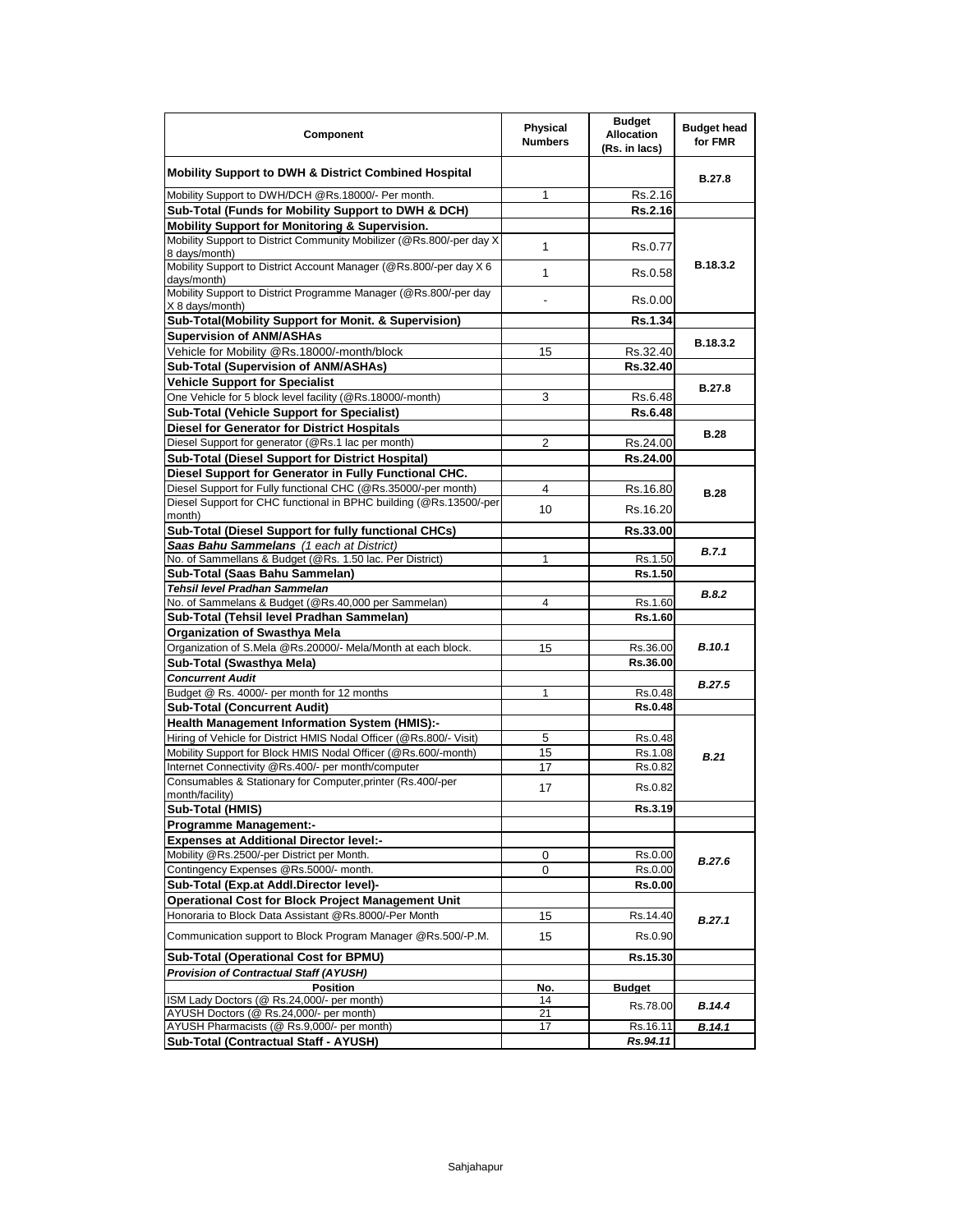| Component                                                                                       | <b>Physical</b><br><b>Numbers</b> | <b>Budget</b><br>Allocation<br>(Rs. in lacs) | <b>Budget head</b><br>for FMR |
|-------------------------------------------------------------------------------------------------|-----------------------------------|----------------------------------------------|-------------------------------|
| Integrated Skill Refresher Training for ANM & LHV.                                              |                                   |                                              |                               |
| Total Work load for the year                                                                    | 128                               |                                              | B.16.3.1                      |
| Total no. of Proposed Batches & Budget @Rs.165950/- per batch.                                  | 8                                 | Rs.13.28                                     |                               |
| Sub-Total (Integrated skill training for ANM/LHV)                                               |                                   | Rs.13.28                                     |                               |
| Infrastructure & Manpower for UIP                                                               |                                   |                                              |                               |
| Mobile Workshop at Regional Depot @Rs.4 Lac.                                                    | 0                                 | Rs.0.00                                      |                               |
| Renovation & Electrification of WIC/WIF                                                         | 0                                 | Rs.0.00                                      |                               |
| Expansion of Cold Chain Store at Regional/Divisional Depo                                       | 0                                 | Rs.0.00                                      | B.26.5                        |
| Expansion of Cold Chain Workshop @Rs.50000/-year/District.                                      |                                   | Rs.0.50                                      |                               |
| Mobility Support to Block (1 Vehicle @Rs.800/-per block for 6 days in<br>a month for 12 months) | 15                                | Rs.8.64                                      |                               |
| IVRS System for Tracking of Beneficiaries.                                                      | 0                                 | Rs.0.00                                      | B.18.3.2                      |
| Sub - Total (Infrasturcture & Manpower for UIP)                                                 |                                   | Rs.9.14                                      |                               |
| 0000000000000000                                                                                |                                   |                                              |                               |
|                                                                                                 |                                   |                                              |                               |

| Component                                                                                                                                                                                                                                                                          | Physical<br><b>Numbers</b>     | <b>Budget</b><br><b>Allocation</b><br>(Rs. in lacs) |
|------------------------------------------------------------------------------------------------------------------------------------------------------------------------------------------------------------------------------------------------------------------------------------|--------------------------------|-----------------------------------------------------|
| $\sim 100$<br>Routine Immunization (Part C)                                                                                                                                                                                                                                        |                                |                                                     |
| Total Number of Immunization Sessions to be organized in the<br>District                                                                                                                                                                                                           | 24552<br>Sessions/Year         |                                                     |
| Mobility support for supervision: Supervisory visits by district level<br>officers for monitoring and supervision of RI @ Rs 50000 /District for<br>district level officers (this includes POL and maintenance) per year                                                           | 1                              | Rs.0.50                                             |
| Alternate Vaccine delivery @ Rs 50/- sessionx 3 months(April-June)<br>+2 Vehicles /Blocks for 8 days /month for 9 months (July-March 10)                                                                                                                                           | 24552<br>Sessions/Year         | Rs.12.28                                            |
| Focus on Urban slum & underserved areasHiring an ANM @<br>Rs.300/session for four sessions/month/slum of 10000 population<br>and Rs.200/- per month as contingency per slum of i.e. total expense<br>of Rs. 1400/- per month per slum of 10000 population                          | 0 Sessions/Year                | Rs.0.00                                             |
| Mobilization of children by ASHA /RI Mobilizer @ Rs 150/- per<br>session                                                                                                                                                                                                           | 24552<br>Sessions/Year         | Rs.36.83                                            |
| Support for Computer Assistant for RI reporting (with annual<br>increment of 10% wef from 2010-11Districts @ Rs 8000- 10,000 p.m                                                                                                                                                   | 1                              | Rs.1.06                                             |
| Printing and dissemination of tally sheets, monitoring forms, etc. @<br>Rs 1 /beneficiary                                                                                                                                                                                          | 101236<br><b>Benefiaceries</b> | Rs.1.01                                             |
| Quarterly Review & feedback meeting exclusive for RI at district level<br>with one Block MOIC, ICDS CDPO and other stakeholders<br>stakeholders @ Rs 100/- per participant for meeting expenses (lunch,<br>organizational expenses)                                                | 45                             | Rs.0.18                                             |
| Quarterly Review Meetings at Block level Quarterly Review &<br>feedback meeting for exclusive for RI at Block level @Rs 50/-ppas<br>honorarium for ASHA (travel)and Rs 25 /-person at the disposal of<br>MOIC for meeting expenses (refreshments, stationary and Misc<br>expences) | 2408                           | Rs.3.22                                             |
| District level orientation training for 2 days of ANM, Multipurpose<br>Health worker @ Rs67300/batch with 20 participants in each batch                                                                                                                                            | 1 Batch                        | Rs.0.67                                             |
| One day cold chain handelers training for block level cold chain<br>handlers @ Rs. 26,000 per batch and Rs 3000 for Observer<br>nominated by State                                                                                                                                 | 1Batch                         | Rs.0.29                                             |
| One day Training of block level data handlers by DIO and District<br>Cold chain Officer to train about the reporting formats of Immunization<br>and NRHM Rs 300/Participant/Block                                                                                                  | 15                             | Rs.0.05                                             |
| Microplanning at SC levelRs 100/- per subcentre (meeting at block<br>level, logistic)                                                                                                                                                                                              | 299                            | Rs.0.30                                             |
| Microplanning at Block & District levelFor consolidation of microplan<br>at PHC/CHC level @ Rs 1000/- block & at district level @ Rs 2000/-<br>per district                                                                                                                        | 1District & 15<br><b>Block</b> | Rs.0.17                                             |
| Consumables for computer including provision for internet access for<br>RIMSRs 400/- Month / Districts                                                                                                                                                                             | 1                              | Rs.0.05                                             |
| Red/Black Plastic bags etc, 2 bags per session @ Rs. 2/Bag                                                                                                                                                                                                                         | 24552<br>Sessions/Year         | Rs.1.15                                             |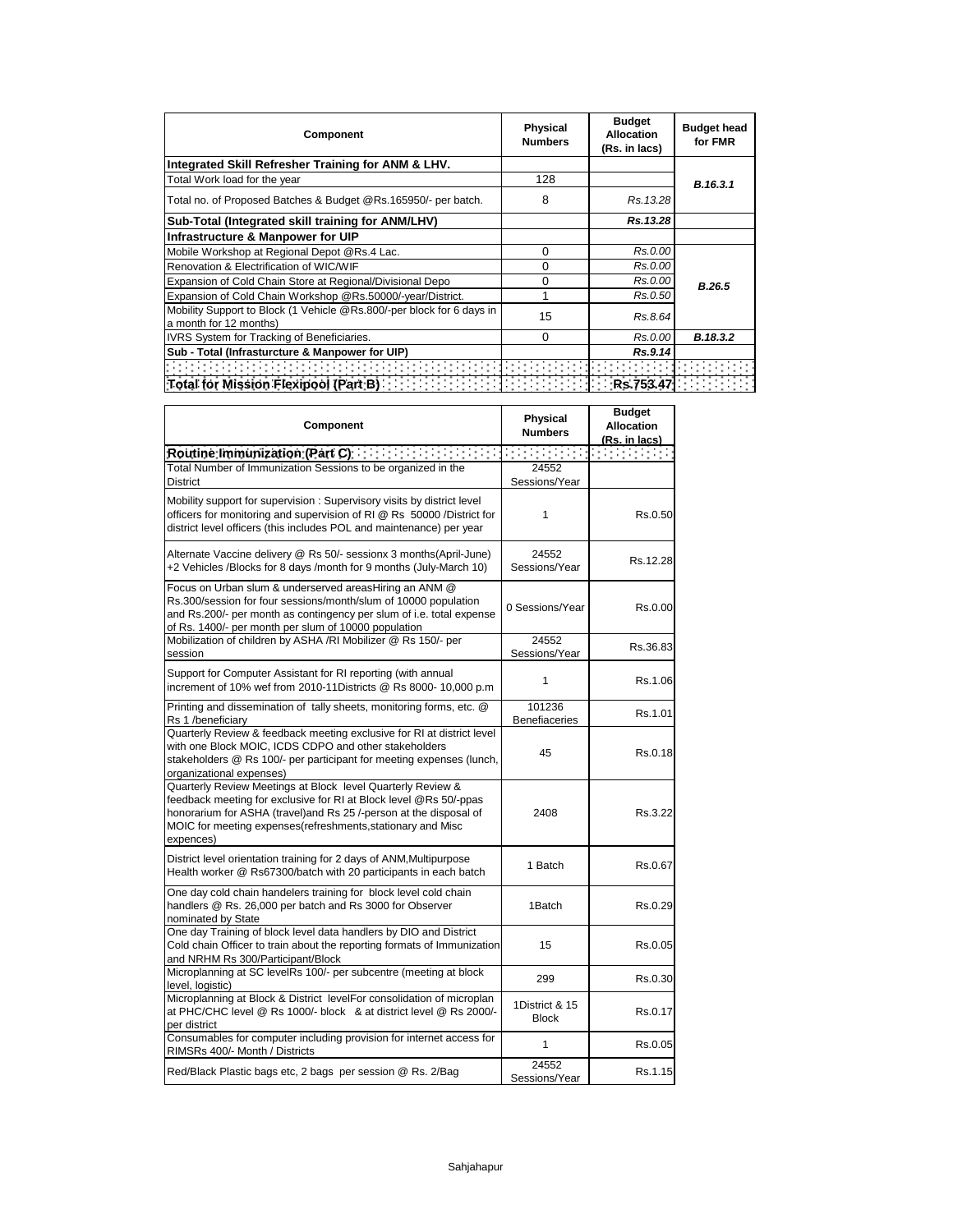| Component                                                                                                                                                           | Physical<br><b>Numbers</b>     | <b>Budget</b><br><b>Allocation</b><br>(Rs. in lacs) | <b>Budget head</b><br>for FMR |
|---------------------------------------------------------------------------------------------------------------------------------------------------------------------|--------------------------------|-----------------------------------------------------|-------------------------------|
| Purchase of Bleach/Hypochlorite solution Rs. 500/vaccine storage<br>point/year X 1000 vaccine storage points                                                        | 16 Vaccine<br>storage points   | Rs.0.08                                             |                               |
| Purchase of Twin bucket Rs 400 per PHC/CHC per year                                                                                                                 | 16 Vaccine<br>storage points   | Rs.0.06                                             |                               |
| Funds for purchase of small polythene zipper bags to keep vaccines<br>in the vaccine carriers Rs. 0.5/polythene bag X total number of<br>sessions/year +10% wastage | 24552<br>Sessions/Year         | Rs.0.14                                             |                               |
| Funds for preparing disposal pit for disposal of sharp immunization<br>waste. Rs. 3500/pit X 500 vaccine storage points                                             | 8.5                            | Rs.0.30                                             |                               |
| <b>RI</b> subtotal                                                                                                                                                  |                                | Rs.58.34                                            |                               |
| <b>Cold Chain maintenance</b>                                                                                                                                       |                                |                                                     |                               |
| Cold chain maintenance @Rs 500/Block & Rs 10,000/District/Year                                                                                                      | 1District & 15<br><b>Block</b> | Rs.0.15                                             |                               |
| POL for vaccine delivery from State to District and from district to<br>PHC/CHCs@ Rs. 100000/- district/Year)                                                       | 1District                      | Rs.1.00                                             |                               |
| <b>Subtotal Cold Chain</b>                                                                                                                                          |                                | Rs.1.15                                             |                               |
| Sub Total (Part C)                                                                                                                                                  |                                | Rs.59.49                                            |                               |

|                         | <b>Part D - National Program</b>                   |                                   |                                                     |                               |
|-------------------------|----------------------------------------------------|-----------------------------------|-----------------------------------------------------|-------------------------------|
| 1. NPCB                 |                                                    |                                   |                                                     |                               |
| SI.                     | Component                                          | Physical<br><b>Numbers</b>        | <b>Budget</b><br><b>Allocation</b><br>(Rs. in lacs) | <b>Budget Head</b><br>for FMR |
| 1.1                     | Govt Sector 30% of Tot. Trgt @531/cat.oprt.(IOL)   | 3096                              | 1643976                                             |                               |
| 1.2                     | NGO Sector 20% of Tot Trgt @ 656/Cat. Oprt.(IOL)   | 2064                              | 1353984                                             |                               |
| 1.3                     | Pvt. Sector 50% of Tot trgt.                       | 5160                              | $\Omega$                                            |                               |
|                         | <b>Sub Total</b>                                   | 10320                             | 2997960                                             |                               |
| $\overline{\mathbf{2}}$ | SES (Free Spec. to Children) @ of 100/-Spec        | 1075                              | $\Omega$                                            |                               |
| 3                       | Vision Centre @ 50,000/Centre Equipment            | 1 Govt/NGO                        | 50000                                               |                               |
| 4                       | Operations other than Cataract                     | 170                               | 170000                                              |                               |
| 5                       | Eye Collection @ 500/Cornea.                       | $\Omega$                          | $\Omega$                                            |                               |
|                         | Total allocated for the District in Rs.            | 11565                             | 3217960                                             |                               |
|                         |                                                    |                                   |                                                     |                               |
|                         | 2. RNTCP(WB)                                       |                                   |                                                     |                               |
| SI.                     | Component                                          | <b>Physical</b><br><b>Numbers</b> | <b>Budget</b><br><b>Allocation</b><br>(Rs. in lacs) | <b>Budget Head</b><br>for FMR |
|                         | <b>1 CIVIL WORKS</b>                               |                                   | 70000                                               |                               |
|                         | 2 LABORATORY MATERIALS                             |                                   | 364000                                              |                               |
|                         | 3 HONERARIUM                                       |                                   | 519882                                              |                               |
|                         | 4 IEC/PUBLICITY                                    |                                   | 160100                                              |                               |
|                         | <b>5 EQUIPMENT MAINTENANCE</b>                     |                                   | 99600                                               |                               |
|                         | 6 TRAINING                                         |                                   | 213545                                              |                               |
|                         | 7 POL & VEHICLE MAINTENANCE                        |                                   | 120000                                              |                               |
|                         | 8 VEHICLE HIRING CHARGES                           |                                   | 270000                                              |                               |
|                         | 9 NGO/PP SUPPORT<br>10 MISCELLANEOUS EXPENSES      |                                   | 228000<br>319010                                    |                               |
|                         | 11 CONTRACTUAL SERVICES                            |                                   | 3111000                                             |                               |
|                         | 12 PRINTING                                        |                                   | 164060                                              |                               |
|                         | <b>13 RESEARCH &amp; STUDIES</b>                   |                                   |                                                     |                               |
|                         | 14 MEDICAL COLLEGES                                |                                   |                                                     |                               |
|                         | 15 PROCUREMENT OF VEHICLES                         |                                   | 0                                                   |                               |
|                         | <b>16 PROCUREMENT OF EQUIPMENT</b>                 |                                   |                                                     |                               |
|                         | Sub-TOTAL                                          |                                   | 5639197                                             |                               |
|                         | <b>Grand Total</b>                                 | 5639197                           |                                                     |                               |
| 3. NLEP                 |                                                    |                                   |                                                     |                               |
|                         | <b>Activities</b>                                  |                                   | <b>Physical Targets Financial</b>                   |                               |
|                         |                                                    |                                   | <b>Allocation</b>                                   |                               |
|                         | 1 Contractual Services- Driver                     | $\mathbf{1}$                      | 84000                                               |                               |
|                         | Remuneration @ Rs. 7,000/= P.M.<br>Sub total       |                                   | 84000                                               |                               |
|                         | 2 Office Maintenance                               |                                   |                                                     |                               |
|                         | Telephone/Fax/Internet @ Rs. 15,000/= P.A.         |                                   | 15000                                               |                               |
|                         | Office Operation & Maintenance @ Rs. 18,000/= P.A. |                                   | 18000                                               |                               |
|                         | Consum-ables Stationery @ Rs. 24,000 P.A.          |                                   | 24000                                               |                               |
|                         | Maintenance of Office Equipment & Furniture etc.   |                                   | 15000                                               |                               |
|                         | Sub total                                          |                                   | 72000                                               |                               |
|                         | 3 Mobility-                                        |                                   |                                                     |                               |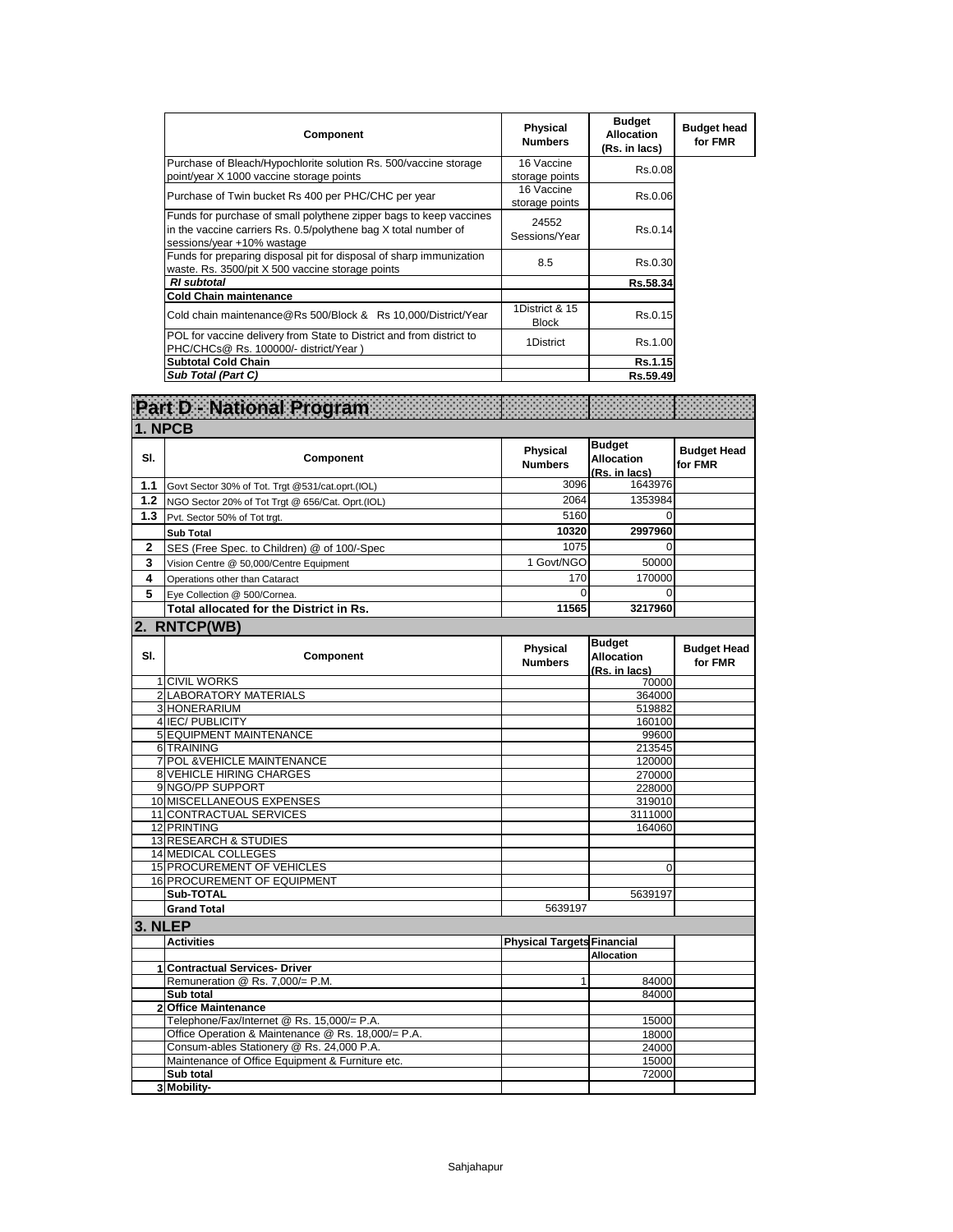|     | Component                                                                                         | <b>Physical</b><br><b>Numbers</b> | <b>Budget</b><br><b>Allocation</b><br>(Rs. in lacs) | <b>Budget head</b><br>for FMR |
|-----|---------------------------------------------------------------------------------------------------|-----------------------------------|-----------------------------------------------------|-------------------------------|
|     | Vehicle operation / hiring of 1 Vehicle @ Rs 75000 P.A.                                           |                                   | 75000                                               |                               |
|     | Sub total                                                                                         |                                   | 75000                                               |                               |
|     | 4 Training<br>4 Days' Training of newly recruited Medical Officers @ Rs 28,000 per                |                                   |                                                     |                               |
|     | batch of 30 trainees                                                                              | 15                                | 14000                                               |                               |
|     | 3 Days' Training of newly recruited Health Workers @ Rs 24,000 per<br>batch of 30 trainees        | 0                                 | 0                                                   |                               |
|     | 2 Days' Refresher Training of Medical Officers @ Rs 16,000 per<br>batch of 30 trainees            | 30                                |                                                     |                               |
|     | 2 Days' Refresher Training of Health Workers @ Rs 16,000 per<br>batch of 30 trainees              | 120                               | 80000                                               |                               |
|     | Sub total                                                                                         |                                   | 94000                                               |                               |
|     | 5 Procurement                                                                                     |                                   |                                                     |                               |
|     | Supportive medicines and other items for patients @ Rs39 per patient<br>under treatment           |                                   | 22000                                               |                               |
|     | Splints, Crutches, Items for Deformity Patients Rs. 15/= per patient<br>under treatment           |                                   | 8400                                                |                               |
|     | Patient Welfare Rs. 26/= per patient under treatment                                              |                                   | 14600                                               |                               |
|     | Printing of forms @ Rs. 39/= per patient under treatment                                          |                                   | 22000                                               |                               |
|     | Sub total                                                                                         |                                   | 67000                                               |                               |
|     | <b>6 IEC Activities</b><br>Rallies @ Rs. 5,000/= each                                             |                                   |                                                     |                               |
|     | School Quiz @ Rs. 1000/= each                                                                     | 2<br>10                           | 10000<br>10000                                      |                               |
|     | IPC workshops of ASHA @ Rs. 5000/= each                                                           | $\overline{2}$                    | 10000                                               |                               |
|     | Health Mela in local festivals, Melas etc. @ Rs. 5,000/= each                                     |                                   | 5000                                                |                               |
|     | Sub total                                                                                         |                                   | 35000                                               |                               |
|     | 7 Urban Leprosy Project                                                                           |                                   |                                                     |                               |
|     | <b>Supportive Medicines</b><br>Monitoring & Supervision                                           |                                   | 9000<br>6000                                        |                               |
|     | MDT delivery & follow-up services                                                                 |                                   | 11300                                               |                               |
|     | Sub total                                                                                         |                                   | 26300                                               |                               |
|     | 8 Incentive to Ashas                                                                              |                                   | 61800                                               |                               |
|     | 9 Review Meetings                                                                                 |                                   | 18000                                               |                               |
|     | 10 Disability Prevention & Medical Rehabilitation<br>Screening Camp for selection of RCS patients |                                   |                                                     |                               |
|     | Screening Camp - miscellaneous expenses                                                           |                                   | 10000<br>10000                                      |                               |
|     | Screening Camp- Self Care Kits & patient Welfare items                                            |                                   | 10000                                               |                               |
|     | Sub total                                                                                         |                                   | 30000                                               |                               |
|     | 11 Cash Assistance                                                                                |                                   |                                                     |                               |
|     | Cash assistance- POL for Vehicle                                                                  |                                   | 40000                                               |                               |
|     | Cash assistance- TA DA for Leprosy Staff<br>Sub total                                             |                                   | 50000<br>90000                                      |                               |
|     | <b>Grand Total</b>                                                                                |                                   | 653100                                              |                               |
|     | <b>4. NVBDCP</b>                                                                                  |                                   |                                                     |                               |
| Sl. | <b>Activity Proposed</b>                                                                          | Physical                          | <b>Budget</b>                                       | <b>Budget head</b>            |
| No. |                                                                                                   | <b>Numbers</b>                    | Allocation (Rs.<br>In lacs)                         | for FMR                       |
|     | 1 DBS (Domestic Budgetary Support)                                                                |                                   |                                                     |                               |
|     | 1.1 Malaria                                                                                       |                                   |                                                     |                               |
|     | Incentive to ASHA                                                                                 |                                   |                                                     |                               |
|     | Training                                                                                          |                                   |                                                     |                               |
|     | Monitoring & Supervision                                                                          |                                   | 45000                                               |                               |
|     | BCC/IEC Anti Malaria Month                                                                        |                                   | 20000                                               |                               |
|     |                                                                                                   |                                   | 65000                                               |                               |
|     | Malaria : Total<br>1.2 Elimination of Lymphatic Filarisis                                         |                                   |                                                     |                               |
|     |                                                                                                   |                                   |                                                     |                               |
|     | Training of MO's                                                                                  |                                   | 37045                                               |                               |
|     | Training of Paramedical /Supervisor                                                               |                                   | 111135                                              |                               |
|     | Night Survey                                                                                      |                                   | 47000                                               |                               |
|     | POL/Mobility                                                                                      |                                   | 59000                                               |                               |
|     | Training of drug Disrtibuters                                                                     |                                   | 232896                                              |                               |
|     | Honorarium of drug distributers                                                                   |                                   | 650168                                              |                               |
|     | Honorrium of Supervisors                                                                          |                                   | 76023                                               |                               |
|     | <b>Morbity Management</b>                                                                         |                                   | 55000                                               |                               |
|     | Inter Sectoral Conver. & social mobilization in Ly. Filariasis                                    |                                   | 170000                                              |                               |
|     | from malaria BCC/IEC                                                                              |                                   |                                                     |                               |